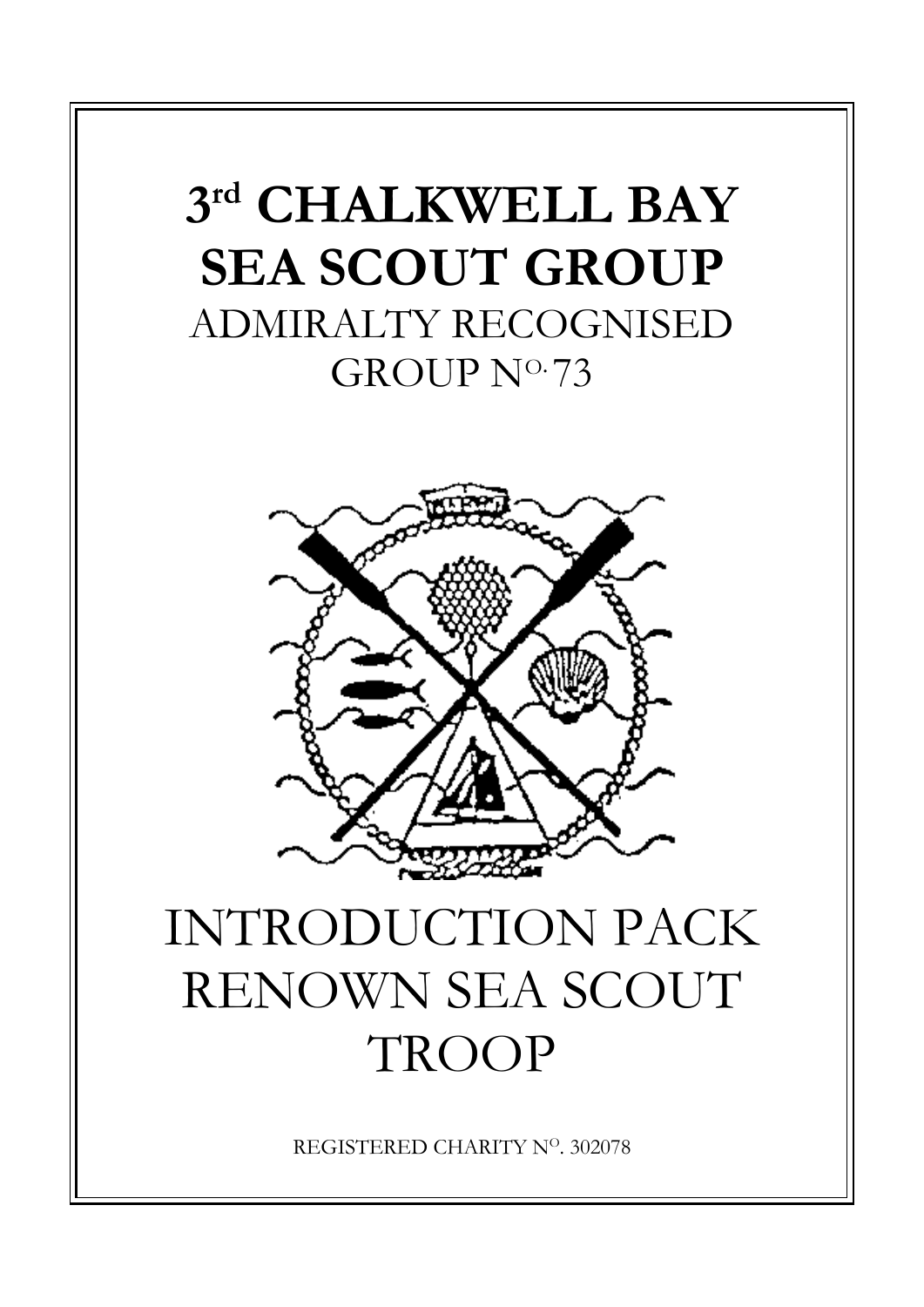## HEADQUARTERS

THE DEN VICTORIA WHARF OLD TOWN LEIGH~ON~SEA **ESSEX** SS9 2EP



## TELEPHONE: 01702 476890 TROOP EMAIL: theden3cb@btinternet.com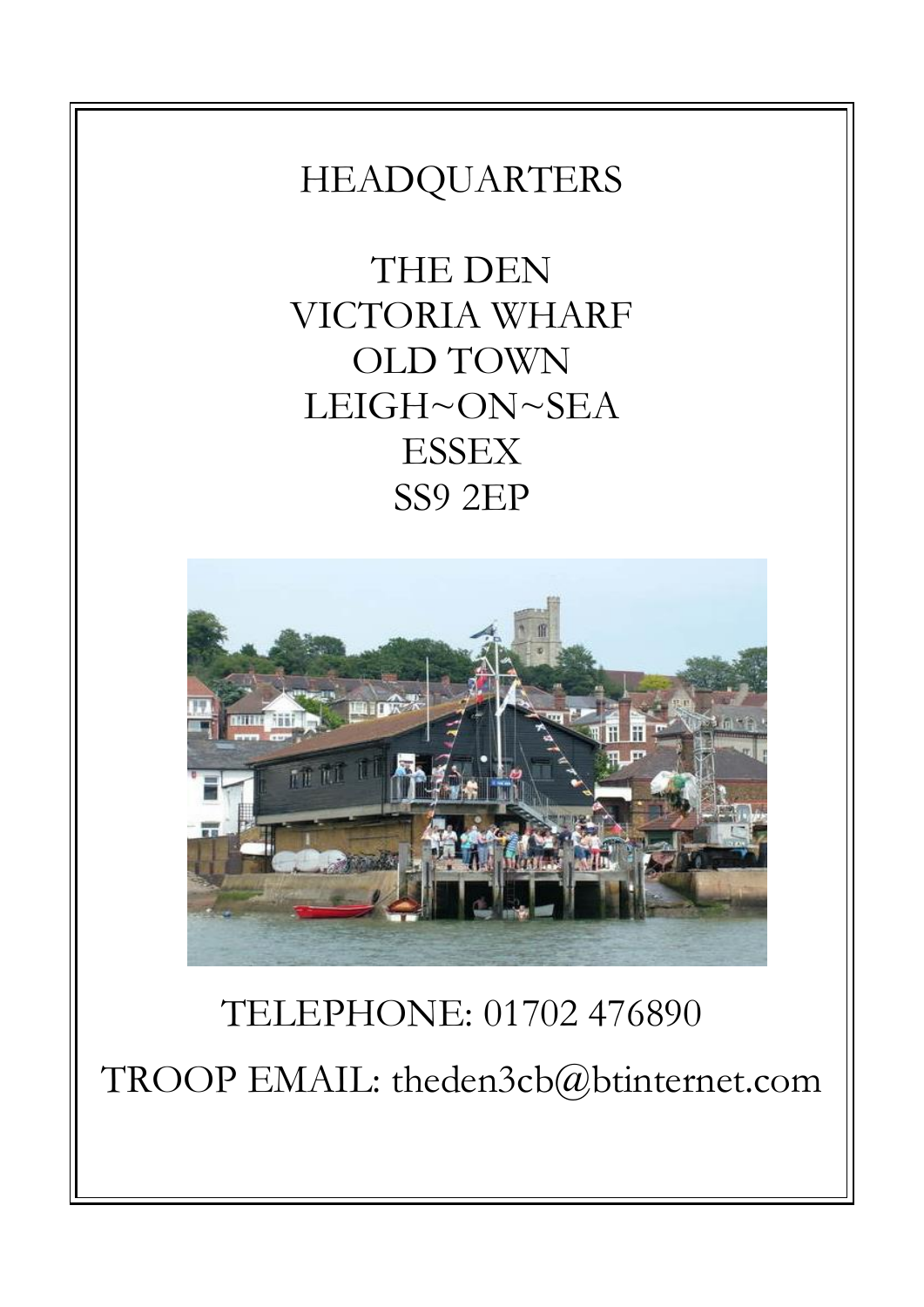### 3 RD CHALKWELL BAY SEA SCOUTS CONTENTS OF THE INTRODUCTION PACK

### WELCOME NOTE

## INFORMATION FOR PARENTS & SCOUTS INTERNET SAFETY AT 3RD CB MESSAGE FROM YOU PARENT REP HMS ATHERSTONE UNIFORM BADGE GUIDE

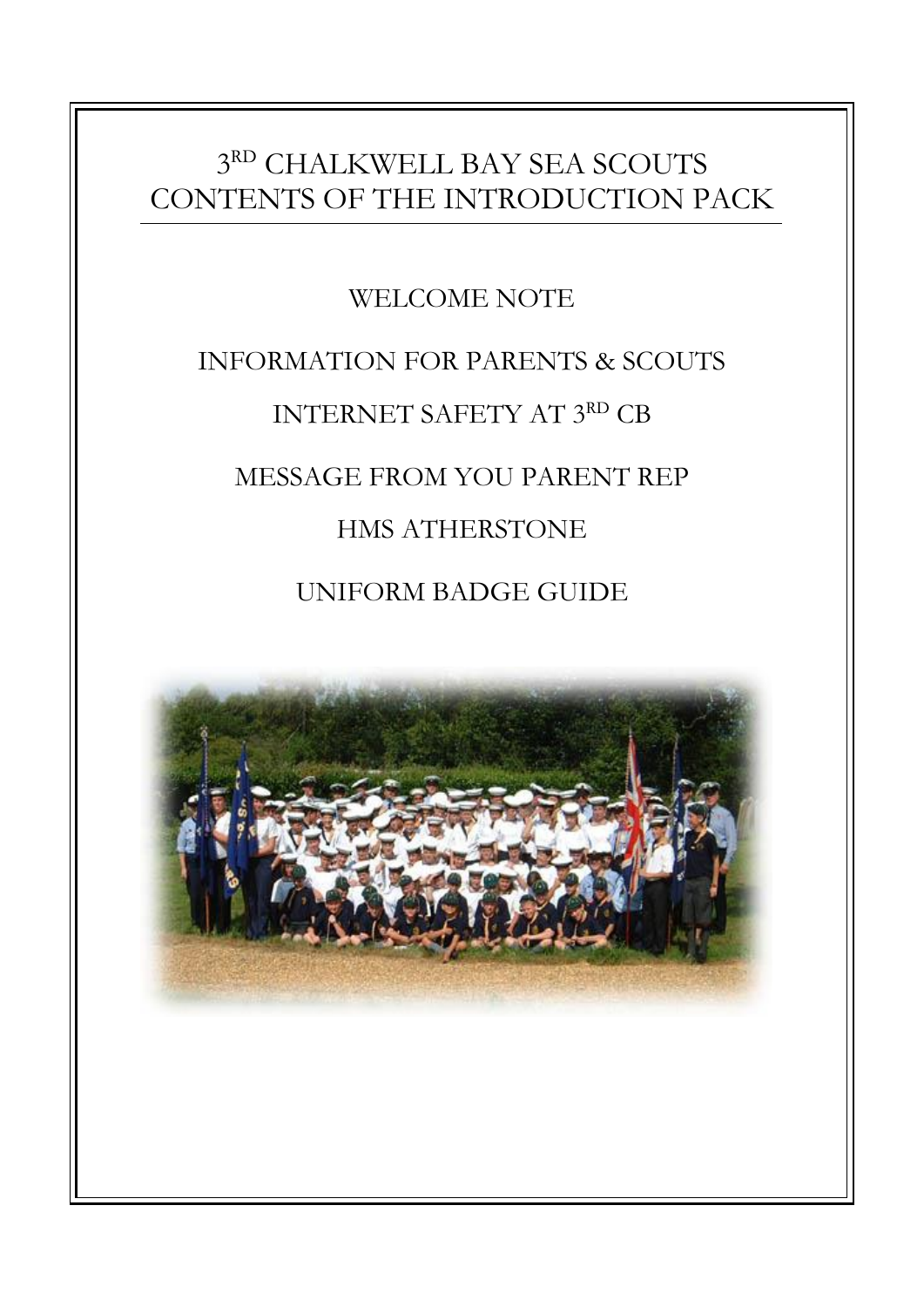## 3 RD CHALKWELL BAY SEA SCOUTS WELCOME NOTE

Dear New Scout,

## **WELCOME TO THE TROOP**

I would like to offer you a warm welcome to the 3<sup>rd</sup> Chalkwell Bay Renown Troop. The Troop is part of one of the most successful and active Sea Scout Groups in the UK. Different sections meet on most evenings throughout the week and the site is busy at the weekend too, with many opportunities for boating. Apart from messing about in boats, the Troop also runs a thriving land based activity programme, which many land Scout Troops would be pleased to achieve.

The Troop programme is based upon the theme of learning through fun, but with a strong emphasis on discipline. A lot of responsibility is placed on the older boys who are mainly responsible for delivering the instruction to younger Scouts. The main responsibility for younger Scouts is to attend. The more they come down and participate at weekends, in addition to their Friday night activities, the more they will get out of Scouting.

You will note from the extensive list of activities on the programmes that two one week trips are run during the year, which are open to all Scouts. Of these, summer camp is the most important event. The Easter Trip to Castleton in the Peak District is an opportunity to go hill walking and hiking in wild country, and to gain activity badges, whilst working towards the next progressive training award. Throughout the year the Troop also runs weekend trips and events, such as Weekend Troop camp in June and October Half term trips or activities and much more.

You are required to attend Admiralty Inspection, when this occurs every 18 months. You must also attend the Renewal of Promise Parade, Remembrance Sunday, and Presentation Evening. If you have a reason that prevents you from attending any of these events, then you must notify the Scout Leader in writing. In addition to these events, Scouts are expected to attend Church Parade eight times a year. You will also be required to attend Sunday Duty Patrol once every 16 weeks or so and Boat Maintenance twice during the winter period.

If you have any questions either about what you read in this pack or something with regards to an activity~ then ask! If your Patrol Leader or Assistant cannot answer then ask an Officer. We cannot help if we do not know about a problem, issue, or query.

Again, on behalf of the Troop Officers, I would like to welcome you to the 3<sup>rd</sup>CB and hope that you will, like so many before you, have the time of your life at 3rdCB.

Yours sincerely,

Jon Whiteley Chief Scout Leader (Renown Troop)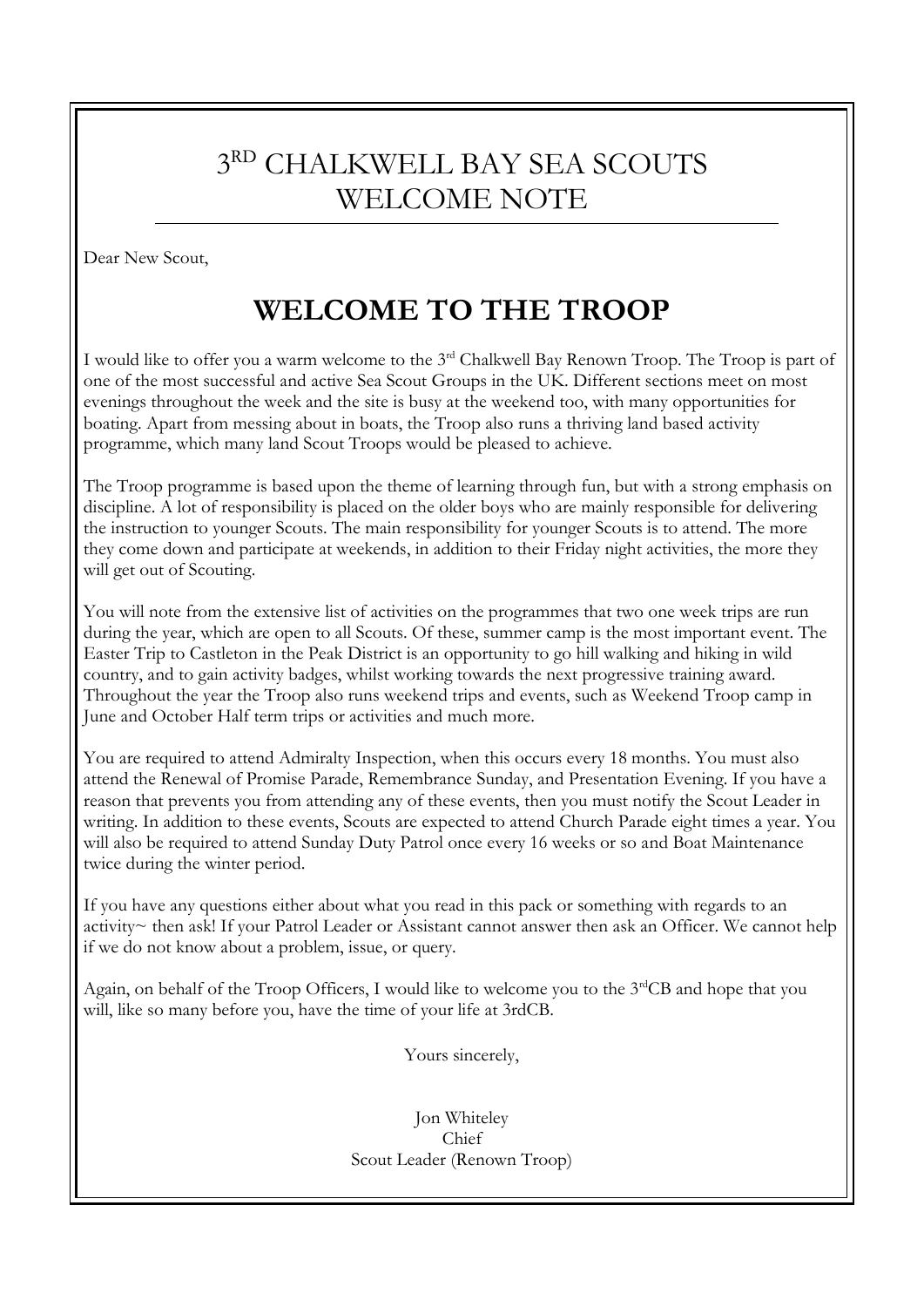## 3 RD CHALKWELL BAY SEA SCOUTS INFORMATION FOR PARENTS & SCOUTS

#### **What is Scouting?**

Scouting is a worldwide movement with the aim of developing young people into responsible citizens through a lot of fun, challenge, and adventurous activities.

#### **The Scout Troop**

Renown Troop is for boys aged 10 to 15 and is divided into 8 Patrols of 8 Scouts. Each Patrol is run by a Patrol Leader (aged between 14 and 15), who is helped by an Assistant Patrol Leader (who is normally between 13 and 14 years of age). The Senior Patrol Leader is responsible for running Friday nights to time and the discipline within the Troop. The eight Patrols are all named after sea birds apart from one; they are Penguins, Seagulls, Gannets, Curlews, Seals, Merlins, Puffins, and Stormy Petrels (STP for short). The activities on a Friday night are run by the Troop Leaders or by the Patrol Leaders with the assistance of the Leaders.

#### **Who is Responsible?**

The Scout Leader has overall responsibility for all activities that take place under his, or his Assistant Scout Leaders' supervision. Sometimes the Patrol Leader will be responsible for his patrol, which is part of the on-going training programme provided by the Scout Movement. But the whole Group is run by the Group Scout Leader, who makes sure that all activities going on have been prepared properly and also trains the new boys in the Troop, before they get invested to the scout movement.

#### **Friday Nights**

Renown Troop meetings are on a Friday evenings. The Den is open from 1900hrs and the scouts must be at the Den before 1910hrs and the meetings starts 1915hrs sharp and finish at 2130hrs. The Friday night programme is arranged jointly between the Troop Leaders and Patrol Leaders Council (the decision making body of the Troop chaired by the Senior Patrol Leader). The content of the Friday night programme varies, but there is generally a good mix of land and sea training, fun activities, games, badges and competitions every month. The Friday night programme is issued quarterly and is given to every Scout. Uniform is always worn on Friday nights unless it is stated on the programme.

#### **What if your son cannot attend a Friday Night?**

It is **very** important to contact your son's Patrol Leader and No.1 or any other Troop Officer if your son will be absent. If your son is absent for 3 consecutive weeks without informing the above it maybe considered that he has left and his place will be filled.

#### **Letters & Programmes**

The Troop has become environment friendly and all letters and information is sent out via email to parents, we ask that if email addresses change you let us know please so we can update our records,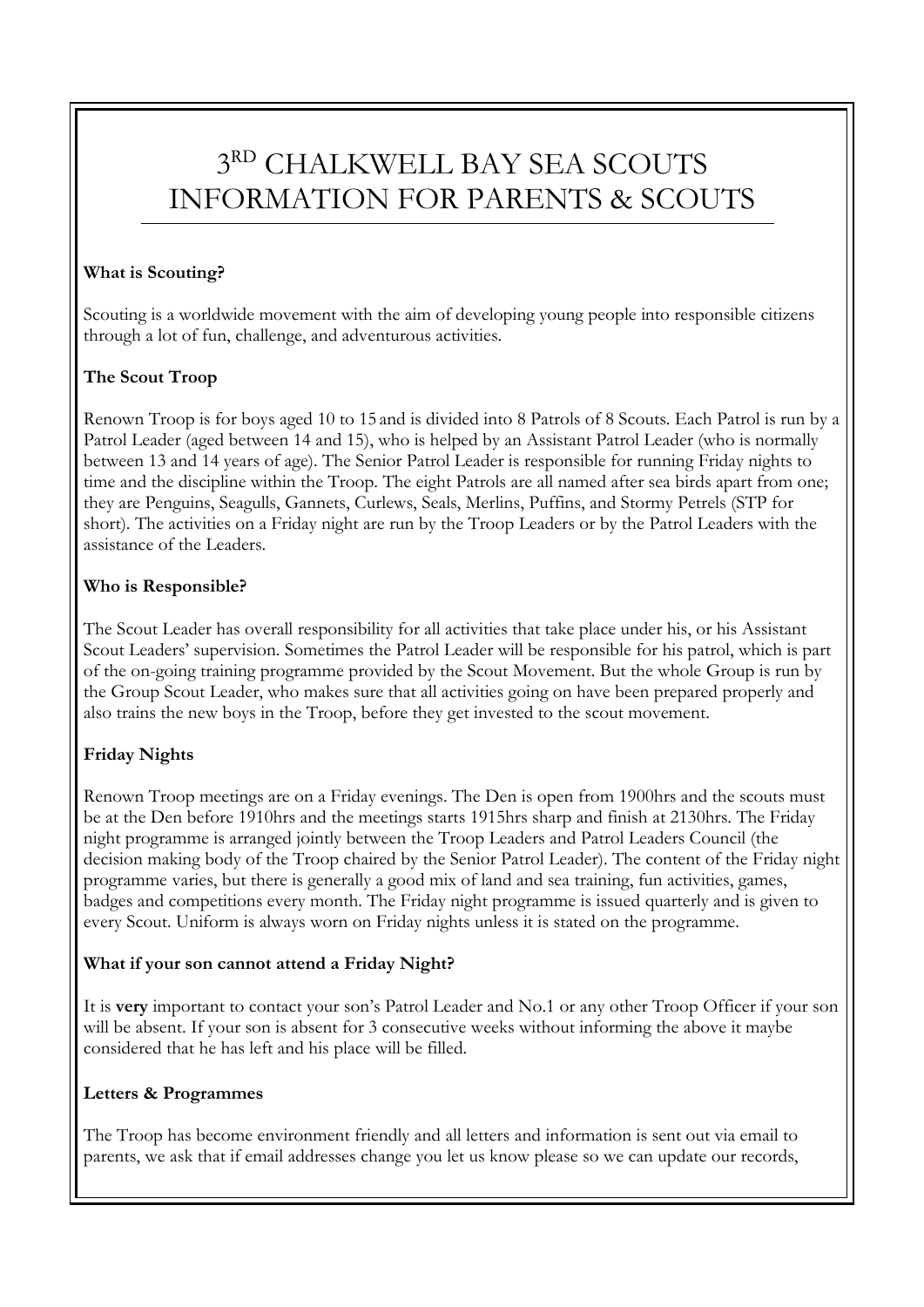otherwise your son may miss out on important Troop news. All programmes and letters with permission slips are still printed out and handed to members on Friday nights. But a copy can be found on our Group website if you miss place it.

#### **Badges**

The Troop runs many activity badges for your son to learn and also to have fun; every Scout is given the opportunity to participate in a Basic Nautical (rowing), Nautical (sailing) and Advance Nautical (advance sailing) and many other water based badges within the Group, each water based course is run by a qualified instructor and are nationally recognised by the Royal Yachting Association. With the Group also being a RYA Training establishment, we also run RYA Courses, in sailing and power boating, ranging from Level 1 to day sailing courses. Also the Troop runs badges on summer camp and the Easter trip. Some badges are run by Southend West District such as climbing and archery. Information on them will be given to the Scouts on a Friday evening or displayed on the Scout notice board in the Den, or you could do the badge in your spare time at home. For the water-based badges, a email will be sent out, showing all the courses being run throughout the year, if you wish to go on one of the courses you will need to sign up for the course which will be displayed on the Boating board in The Den, the courses have limited spaces, so they are run on a first come, first serve basis. If you are unable to get onto the course your name will be placed at the top of the list for the next course. Also, throughout their whole time at 3<sup>rd</sup> CB they will work towards their Challenge and Chief Scouts Gold Award, which are the highest awards a Scout can get. If you wish to know what you have to do to complete the badge go and see Master in the Wardroom on a Friday evening or go to the Scout Association website at www.scouts.org.uk.

#### **The Record Book**

When you son joins he will receive a record book, in which he will record his Patrol leaders' details and other important information, which will help him in 3rd CB. A copy of where all the badges on the uniform go is also enclosed in their record book. The main purpose of the record book is for his training to be recorded for his Chief Scout Award. It is very important that the record book is kept safe and is taken to the Den on Friday nights for uniform meetings. If you do lose the record book, please see Master on a Friday night where you will have to purchase a new book for a small fee.

#### **Uniforms**

When your son joins the Scout Troop, he will be fitted out with uniform on a Friday night and a bill for the uniform will be sent to the parents. The uniform is one of the most important parts of the Group and you should be proud to wear the uniform. You should keep your uniform clean, scarf and trousers ironed, shoes polished and cap cleaned and you will be inspected on a Friday night in the Patrol Inspections. No.1 and your Patrol Leader will inform you how you wear your uniform, what you need to do and teach you how to tie a Discovery Knot in the scarf. Between May and September the Troop wears Square Rigs as summer rig, during October to May the Troop wears the Square Rig but with the Scout jumper over top, this is the winter rig. Boys who do not wear their Square rig during the winter will lose inspection marks.

#### **Weekend Activities at The Den**

The weekend programme is issued for the summer months and covers activities at The Den. It includes the starting dates for the sea training badges, the dates for the Troop and summer camps, Ray Days, and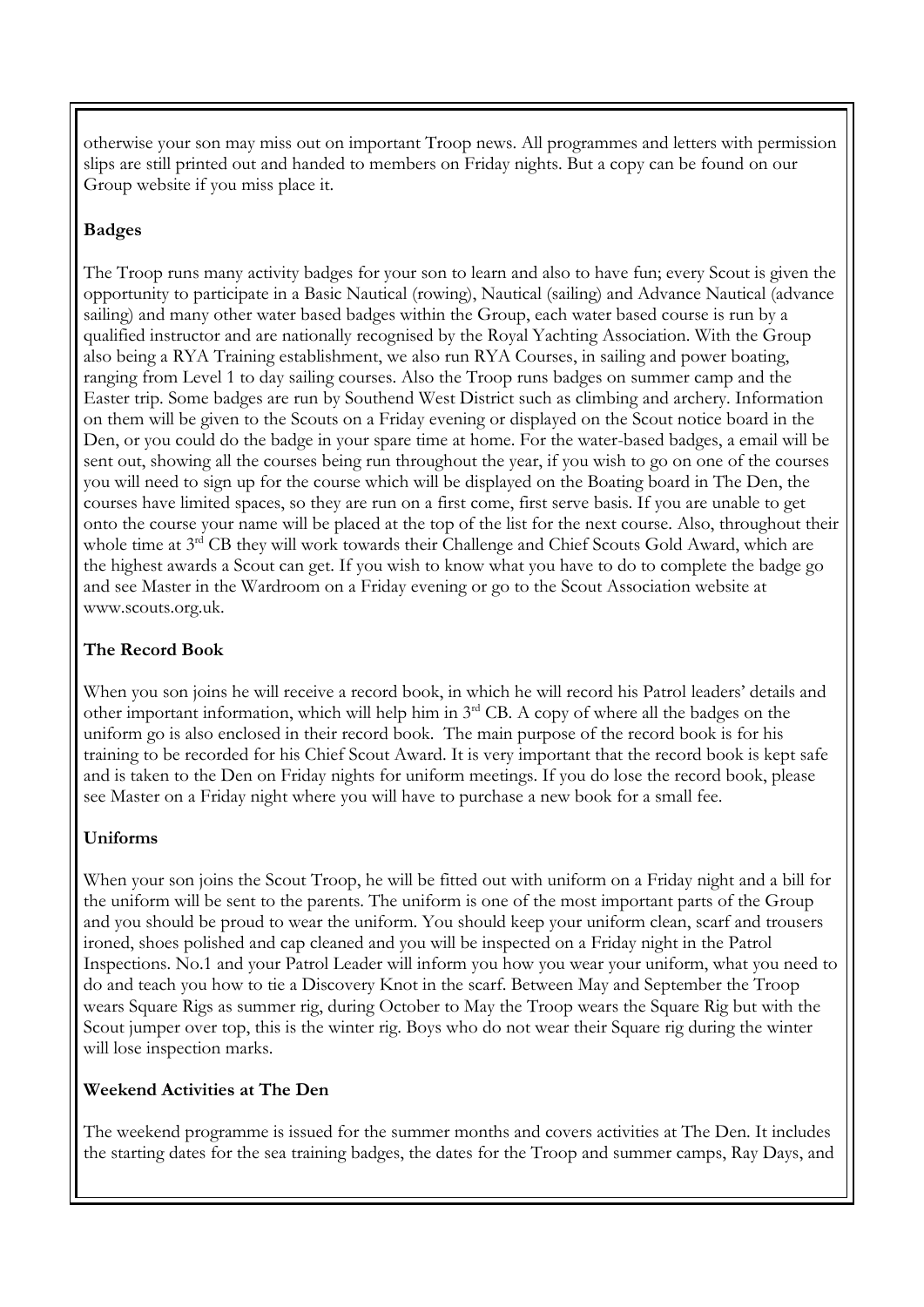other activities. The Den is normally open at the weekends for general boating (weather, tides, and adult supervision permitting). Buoyancy aids, lifejackets, wet suits, sailing boots, splash jackets, and salopettes are provided to those boys who do not have sailing equipment. The Den is usually open during the winter months, but the Scouts will be informed of any changes on the Friday night. The Group has a number of boats that are used for sea training and general boating. There are currently 5 Wanderer sailing dinghies, 1 Tideway sailing dinghy, 5 Topazes, 1 Laser Stratos racing boat, 1 Laser Fun, 4 motorboats (planning and displacement), a Gig, EOD and 6 Rowing dinghies. When your son is at The Den they are required to write their name into the Roll Book, this can be found outside the Wardroom door, this is for safety and also attendance at weekends are overviewed along with many other things for promotions in the future.

#### **Parades and Church Parades**

The Troop takes part in the Remembrance Sunday Parade at the Southend Cenotaph each year and also the Scout Renewal of Promise Parade, these two events all boys in the Troop must attend. Also the Group has links with New Road Church and the Group has Church Parade there apart from the Summer Service and Christmas Service, which are held at The Den for Scouts and families to attend. Church Parade is normally the third Sunday in the month and the boys are expected to attend unless they attend their own Church. In this case, then a letter confirming attendance at their own Church must be sent to the Scout Leader in advance.

#### **Duty Patrol and Boat Maintenance**

Each Sunday The Den site is cleaned and the boats are bailed by the Duty Patrol, who work in rotation throughout the year. Members of the Troop are required to attend for a few hours on the Sunday when it is their turn, which is every 16 weeks or so. Boat Maintenance, is held during the winter months when the boats are being cleaned, repaired and painted ready for the summer months, boys are required to attend twice during the winter period. Those who attend are recorded and those who attend to help regularly may get the chance to go on a trip for those who work hard. If they cannot make Duty Patrol they are to inform their Patrol Leader.

#### **Royal Navy Recognition**

The Group holds recognition from the Royal Navy and is one of only 101 Sea Scout Groups nationally and in UK overseas territories. To qualify the Group has to pass an inspection by a serving Royal Navy Officer (normally a Lieutenant Commander) every 18 months, which all Boys must attend. The scheme allows recognised Groups to use RN Establishments, to draw equipment from their stores and to adopt a warship.

#### **Rona Sailing Project**

Boys aged 14 or over can sail with the Rona Sailing Project. There are 3 ocean going yachts owned by the RSP, which are manned by qualified crew, many whom are former members of 3<sup>rd</sup> Chalkwell Bay Group. This gives the chance to boys and girls to sail round the South coast of England or sail across the Channel to France and the Channel Islands for a week.

#### **What is expected of me as a parent?**

The Group have a number of activities each year to which parents are invited. These events are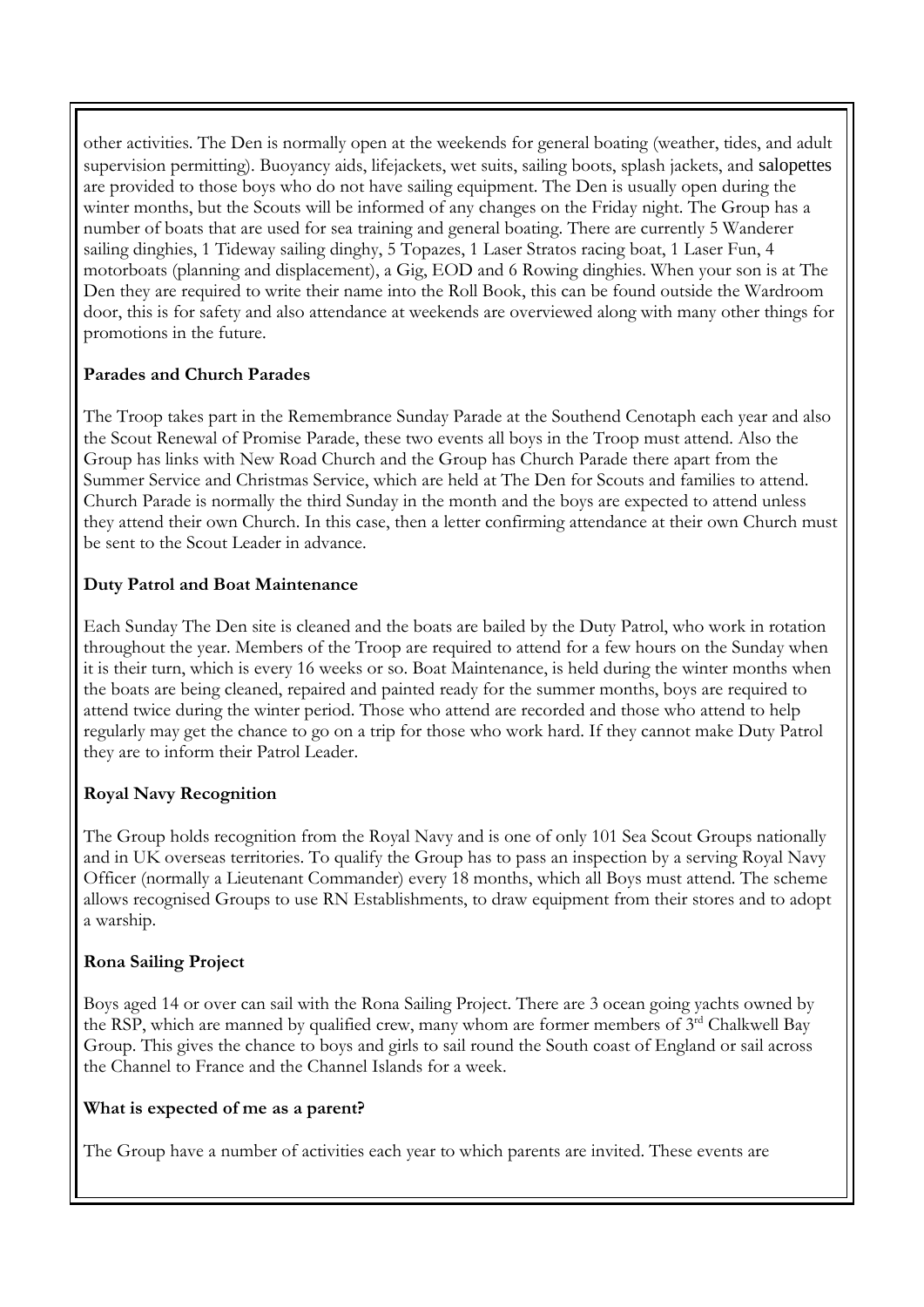organised by the Support Group who are always very appreciative of parental involvement. The Support Group is the fund raising committee of the Group and they arrange jumble sales, manning stalls and supplying cakes for the Old Leigh Regatta, quiz evenings and social gatherings. Once a year the Group holds an Annual General Meeting, to which parents are invited. At the AGM parents will hear about what is happening in the Group and it is at this meeting that the Group Executive Committee is elected. A number of parents serve on the committee, which is responsible for the Group's financial policy. Parents are also requested to attend the Group Presentation Evenings, at which major awards are made by a guest of honour to members of the Group. If you wish to help out just ask one of the leaders, also if you wish to help out you will be asked to do a CRB form, which is a security check which we have to do by law.

#### **Change of Details**

If any of the details entered into the Joining Form change please inform the Group.

#### **www.3rdcb.org.uk**

The Group has its own website where programmes can be found together with activity details and photographs of recent activities for all sections.

#### **Facebook**

Check out our Facebook page 3rd Chalkwell Bay Group for updates, photos and upcoming events, this is a closed group administrated by our leaders which only members and their parents can join and no outsider can view the contents.

#### **The Troop Leaders**

The Troop Leaders are trained leaders within the Scout Movement and most were 3rdCB Scouts when they were your son's age. The Troop Leaders are named after Naval titles and on programmes and letters their title will be used, for you information here are a list of their names and title, with the senior leaders telephone number if you require to contact them:

| Title         | Name          |
|---------------|---------------|
| No.1          | Ian Johnson   |
| Chief         | Jon Whiteley  |
| Quartermaster | Peter Jacob   |
| Yeoman        | Chris Grover  |
| Guns          | Ed Kemp       |
| Sparks        | Chris McHugh  |
| Pilot         | James Francis |
| <b>Navs</b>   | Chris Daly    |
| Master        | Les Davis     |
| Midi          | David Nial    |
|               |               |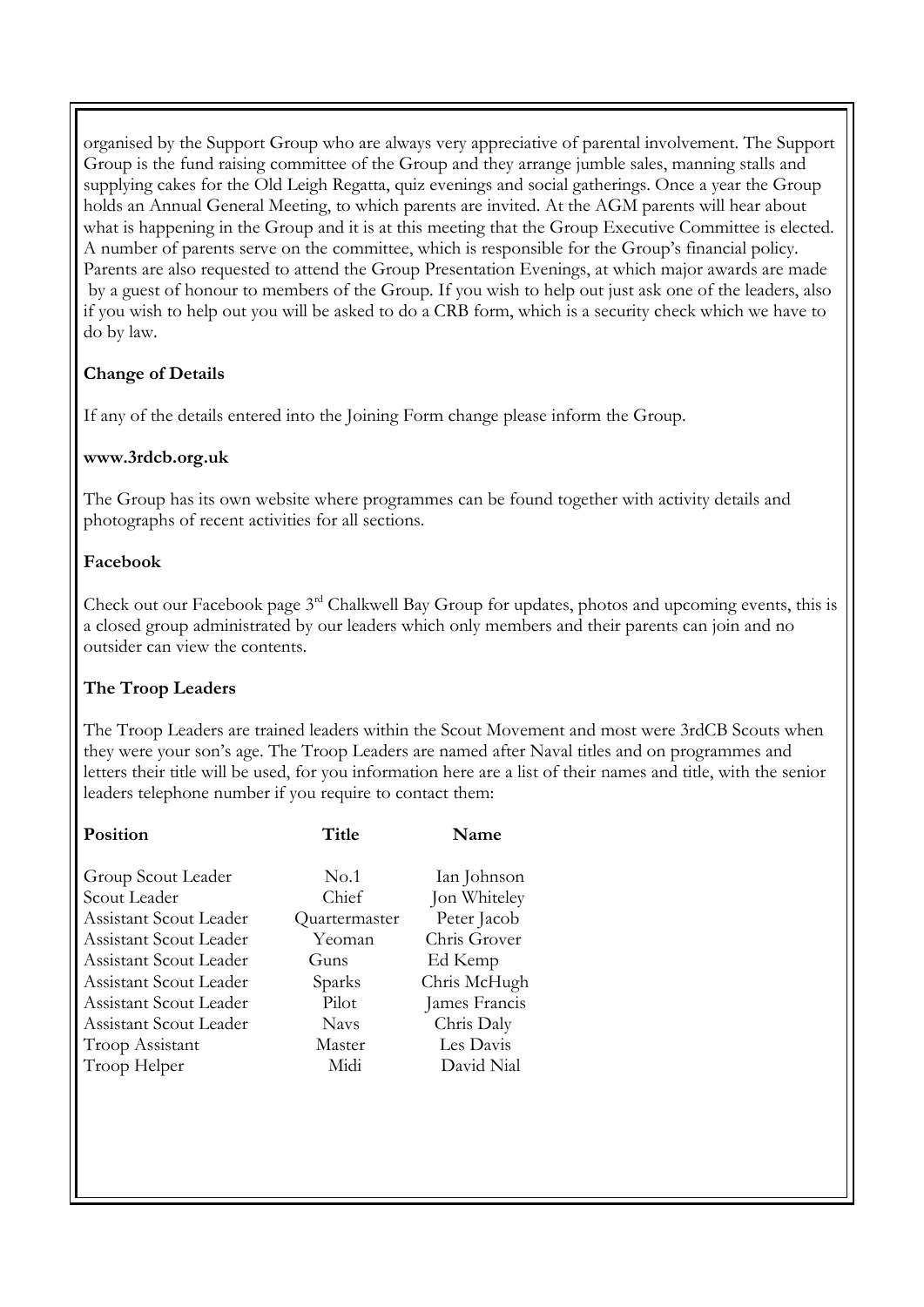#### **The Group Standing Orders**

When your son joins 3<sup>rd</sup> Chalkwell Bay, he agrees to follow the Group's Standing Orders. These orders are the rules and regulations which everyone from leaders to cubs agree that they will follow and will not break. These consist of attendance to Duty Patrol, Church Parades, rules on bullying which the Group takes a zero tolerance on and other rules. The Group Standing orders are located in the Pigeonhole by the Scout notice board in The Den. If your child is being bullied by a member of the Group please inform the Scout Leader, for the matter to be dealt with immediately.

#### **Subscriptions**

Subscriptions are payable to the Group annually in order that your son is adequately insured whilst participating in any Group activity as well as providing cash flow enabling such activities to take place. These can be paid via standing order with Gift Aid participation where appropriate. Gift Aid is a simple procedure that enables the Group to recoup monies from Inland Revenue. It does not cost you any more! Where families are in difficulty this will be taken into account with strict confidentiality being observed. Unfortunately we must state that if you do not pay subscriptions then your son will be prevented from joining in any activity.

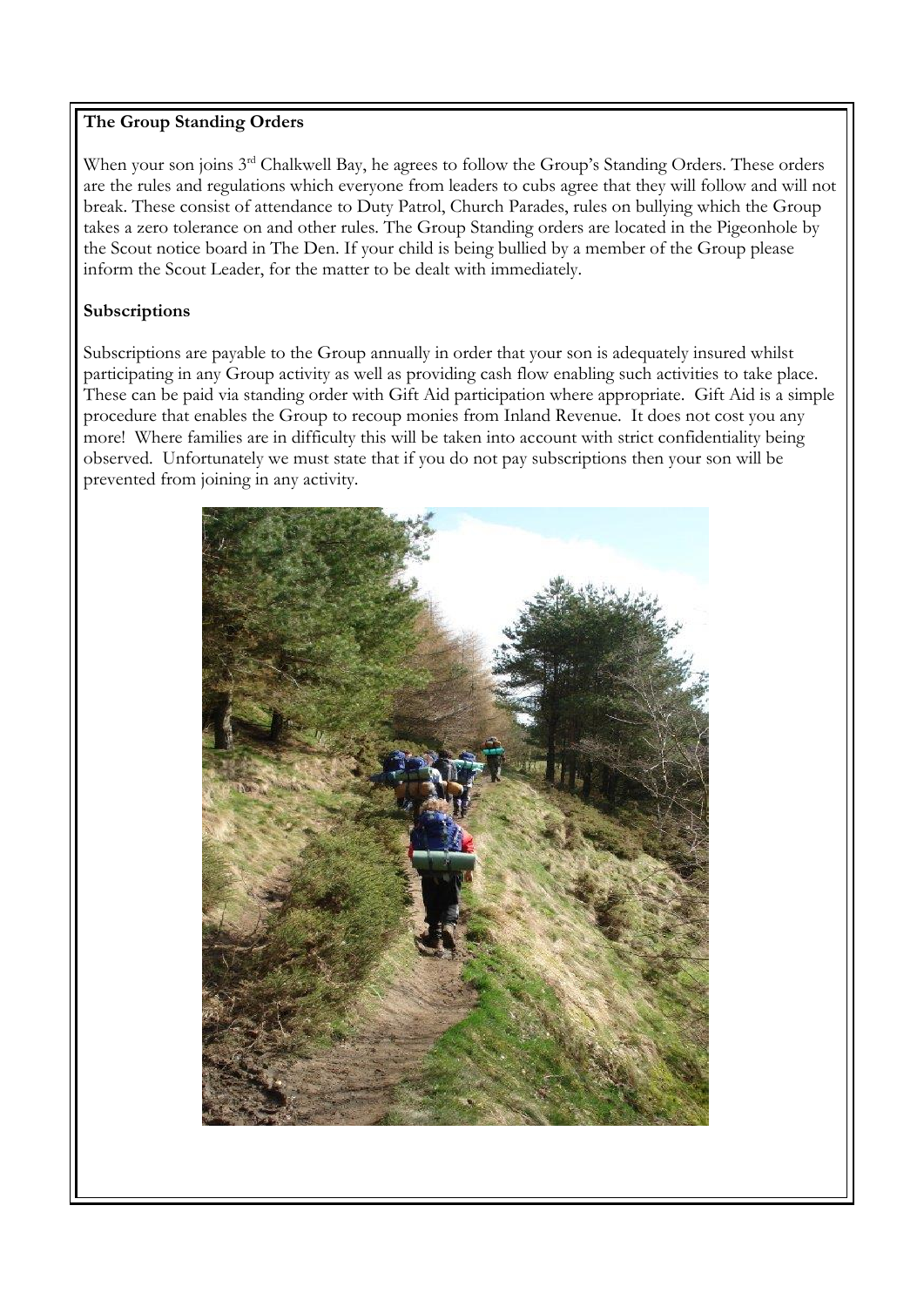### 3 RD CHALKWELL BAY SEA SCOUTS INTERNET SAFETY AT 3RD CB

#### Dear Parents

In today's society, technology plays a great part in all of our lives and most young people have access to the internet. We are aware that many of the boys use social networking sites such as Facebook, Bebo and Myspace, to keep in touch with their friends and to share photographs and although we all hope that they are careful, as to, who has access to these, we are aware that sometimes these sites can be viewed by rather unsavoury characters.

The leaders at  $3<sup>rd</sup>$  Chalkwell Bay have discussed in length as to what precautions we should take regarding the young people's internet safety. The group have their own website [\(www.3rdcb.org.uk\)](http://www.3rdcb.org.uk/) which the leader team has control of, so can regulate the information posted, however we are aware that there is also a Facebook site (3rd Chalkwell Bay Sea Scouts) which we can only regulate as a leader team at a certain point.

We ask therefore, that you take an interest in what your son and his friends are posting on such sites when in connection with 3<sup>rd</sup> Chalkwell Bay and speak to him regarding internet safety. If you have any issues with photographs of your son partaking in group activities being posted on the internet, please contact us and we will make sure images of your son are not included on the group website and as far as is reasonably possible, not included on the Facebook site (although we must reiterate, we do not have control of this site and can only ask those who post the photographs to remove them, however they are not obliged to do this).

If you have any concerns regarding the above, please do not hesitate to speak to any of the leader team.

Yours faithfully,

Ian Johnson  $N<sub>0</sub>1$ Group Scout Leader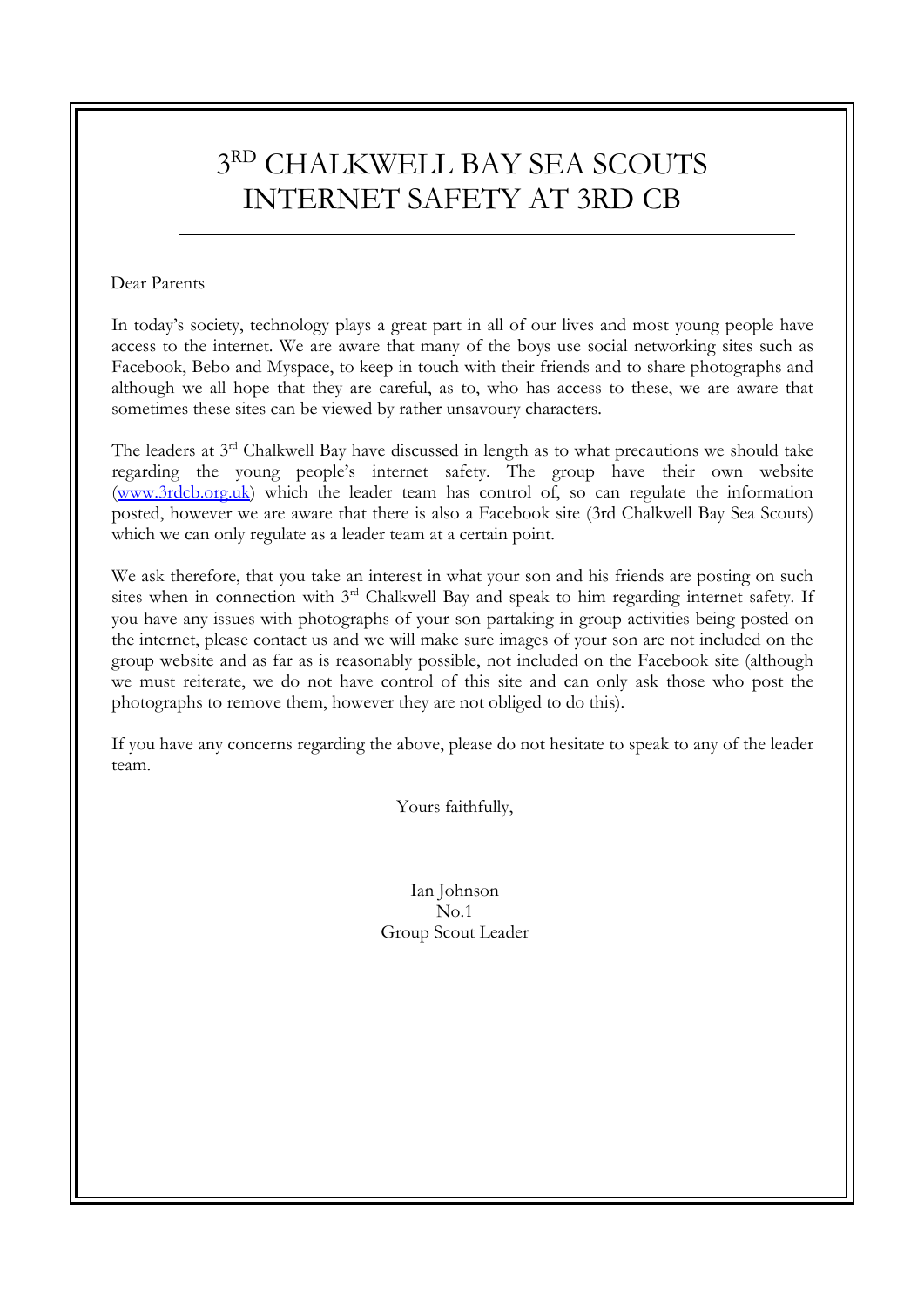## 3 RD CHALKWELL BAY SEA SCOUTS MESSAGE FROM YOUR PARENT REPRESENTATIVE

Welcome to 3rd Chalkwell Bay Sea Scout Group.

My name is Sue Middleton and I am the Scout parent representative. I have one son in the Scouts and another who is a Young Leader with the Group.

My role is to act as a voice for parents at the executive committee meetings regarding any issues, questions or ideas you may wish to raise regarding scouting at 3rd CB. As lots of our sons travel independently to the meetings, there is not always the opportunity for parents to meet up and chat, so I would welcome your thoughts, comments or questions via email, phone or face to face.

In order for our sons to continue to benefit from the fantastic opportunities that the group offers, the leaders, who give so much of their time, need and encourage the support of parents/guardians at scout events and fund raising activities, which are essential to enable the group to continue to flourish.

So if you have ideas, skills or contacts that would be beneficial to the group or have fund raising potential, then please let me know so we can continue to support the leaders and strengthen the group, from which all our son's benefit.

Many thanks and I look forward to hearing from you!

Sue Middleton Scout Parent Rep Renown Troop

[andrew-middleton@sky.com](mailto:andrew-middleton@sky.com) 01702 713855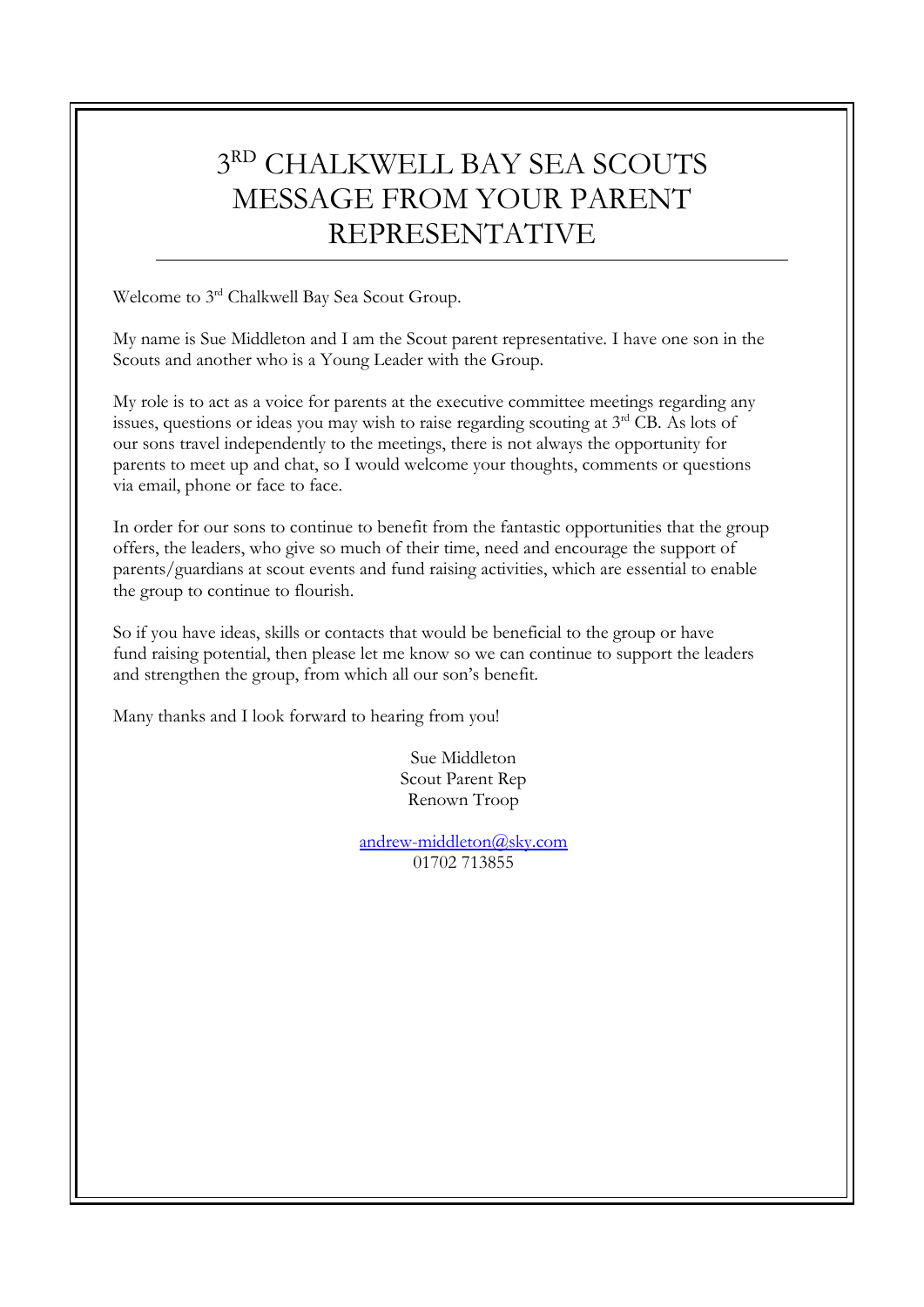## 3 RD CHALKWELL BAY SEA SCOUTS HMS ATHERSTONE – OUR ADOPTED WARSHIP

Over the years the Group has been affiliated to many ships within the Royal Navy, sadly over the years our previous adopted ships have been decommission due to their long but proud service. The Group is proud to be affiliated to HMS Atherstone of the Royal Navy. This relationship shows our close ties with the Royal Navy, which has resulted with many past and present members joining the service.

HMS Atherstone is one of eight Hunt Class mine countermeasures ships based in Portsmouth. Built by Vosper Thornycroft, Atherstone (known affectionately as the Crazy A) was launched in March 1986. She is currently deployed in the Gulf.

#### **Key Facts**

Pennant – M38 Length – 60 Meters Displacement – 685 Tonnes Beem – 10 Meters Draught – 34 Meters Top Speed – 15 Knots Range (Nautical Miles) – 1500 Miles  $Crew - 45$ Number of Officers – 5 Launched – 01/03/1986 Commissioned – 30/01/1987